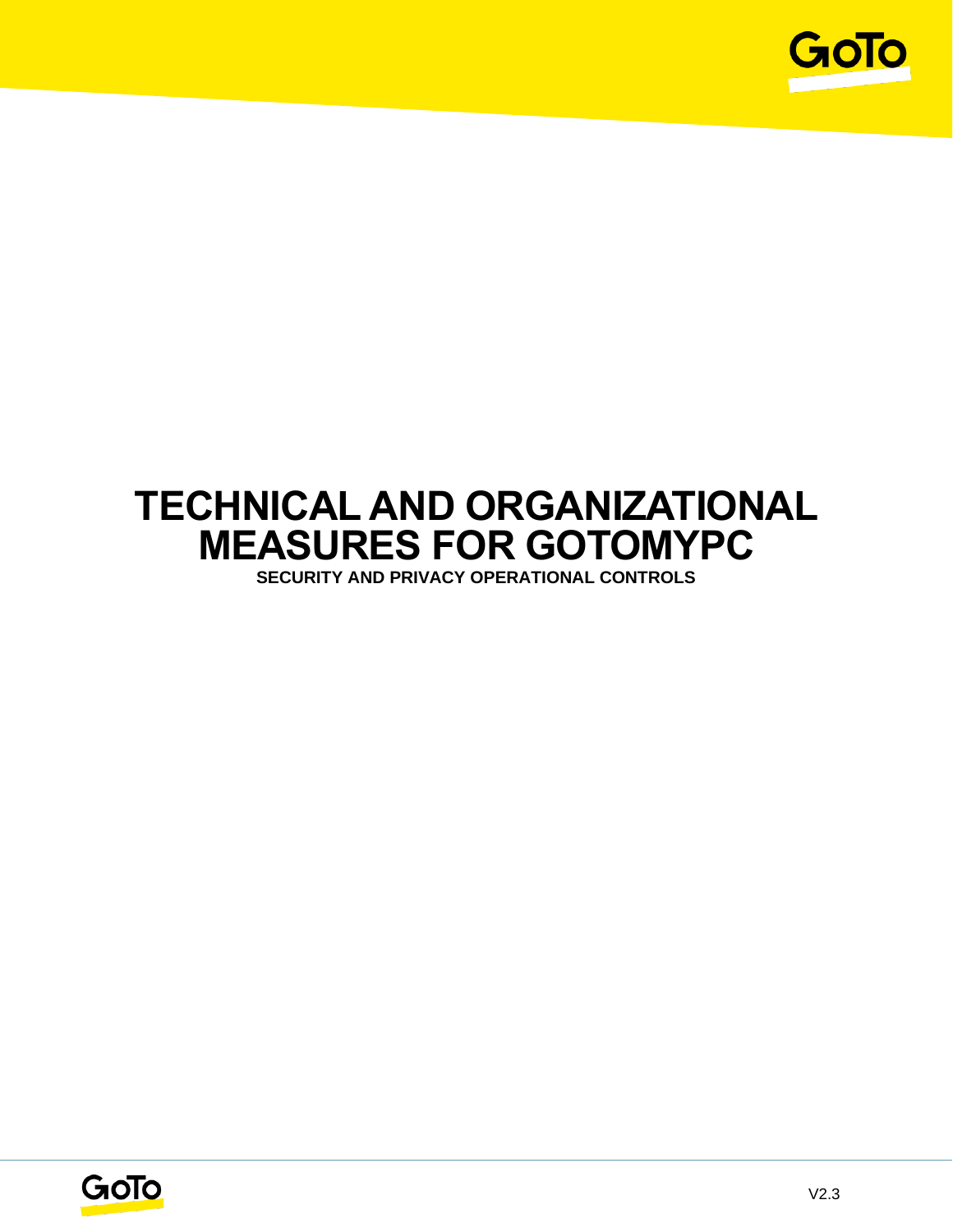#### **Publication date: February 2022**

### 1 Products and Services

This document covers the Technical and Organizational Measures (TOMs) for GoToMyPC, a hosted service that enables secure remote access to an internet-connected Windows-based or Mac host computer from any remote computer, iPad, iPhone or Android device. Features include a screen-sharing viewer, drag-and-drop file transfer, remote printing, guest invite, use with multiple monitors, mobile apps and chat. There are three versions of GoToMyPC available in order to meet the needs of individual professionals, teams and small and medium-sized businesses (SMB).

### 2 Product Architecture

GoToMyPC is a hosted service comprised of five components:

- *Host Computer:* Typically, a home or office computer with always-on internet access on which a small footprint server is installed. This server registers and authenticates itself with the GoToMyPC broker.
- *Browser*: From the remote computer, called the client, the user launches a web browser, visits the secure GoToMyPC website, enters their username and password, and clicks "Connect" to send the broker an authenticated, encrypted request for access to the desired host computer. Alternatively, the user can install the GoToMyPC app on a supported tablet or smartphone, enter their account details and click "Connect" to initiate the request.
- *Broker*: The broker is a matchmaker that listens for connection requests and maps them to registered computers. When a match occurs, the broker assigns the session to a communication server. Next, the client viewer — a session-specific executable applet is automatically loaded by our automatic launcher tool.
- *Communication Server*: The communication server is an intermediate system that relays an opaque and highly compressed encrypted stream between the client and host computers for the duration of each GoToMyPC session.
- *Direct Connections*: Once the user is authenticated and connected, GoToMyPC attempts to establish a direct connection between the client and host, bypassing the GoToMyPC communication server whenever possible to increase the connection speed and improve in-session performance. The Direct Connections feature instructs both the client and host to listen for a limited time for incoming connections and to attempt outgoing connections to each other; whichever signal arrives first establishes the connection. The client and host then proceed to execute a Secure Remote Password

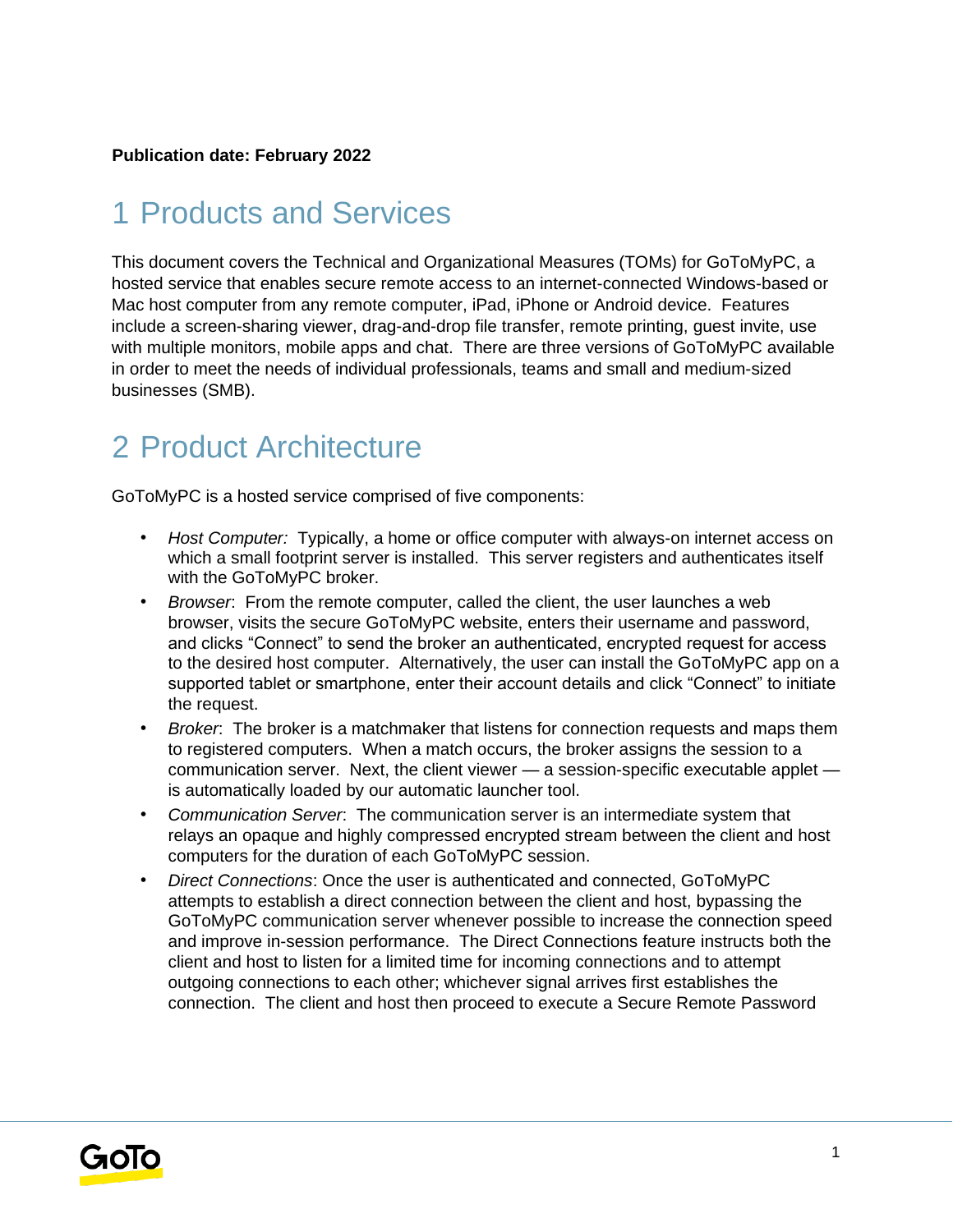(SRP) protocol-based authenticated key agreement and establish a secure connection that is designed in a manner intended to reduce or eliminate susceptibility to "man-in the-middle" attacks. Should the direct connection be blocked or interrupted, the connection previously established through the communication server maintains remote access service. The Direct Connections feature is always enabled for GoToMyPC and GoToMyPC Pro accounts and is optional for GoToMyPC Corporate.



The infrastructure is designed in a manner intended to be both robust and secure. Redundant routers, switches, server clusters and backup systems are designed and employed to ensure high availability. For scalability and reliability, switches transparently distribute incoming requests among web servers. For the purposes of ensuring optimal performance, the GoToMyPC broker load balances the client/server sessions across geographically distributed communication servers.

GoTo's proprietary key exchange forwarding protocol is designed to provide security against interception or eavesdropping on our own infrastructure. Specifically, the connection between the client and the host is facilitated by the gateway in order to ensure that the client can connect to the host independently of the network setup.

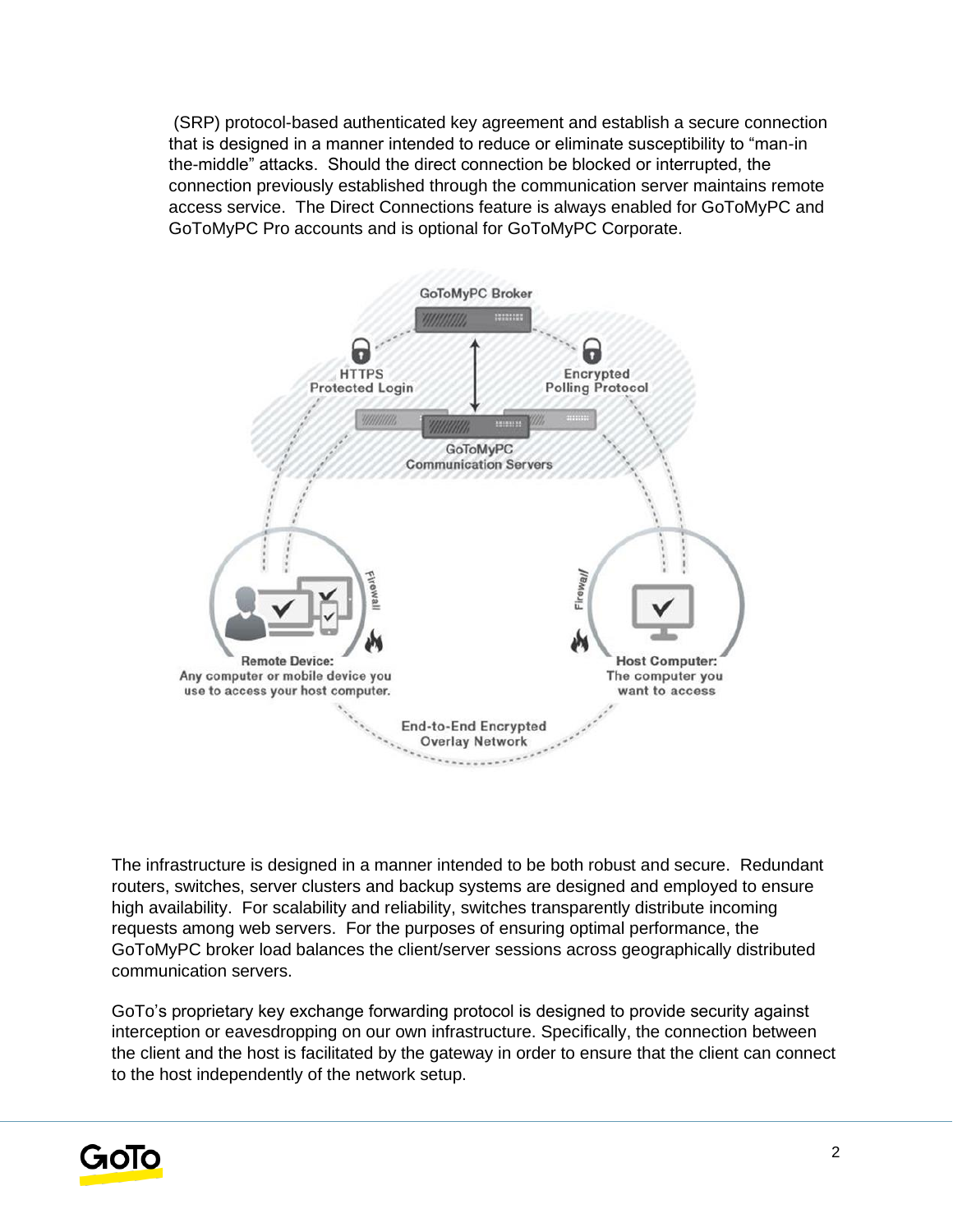With the host already having established a TLS connection to the gateway, the gateway forwards the client's TLS key exchange to the host via a proprietary key renegotiation request. This results in the client and the host exchanging TLS keys without the gateway learning the key.

## 3 GoToMyPC Technical Controls

GoTo employs industry standard technical security controls appropriate to the nature and scope of the Services (as the term is defined in the Terms of Service) designed to safeguard the Service infrastructure and data residing therein. Find the Terms of Service a[t](http://www.logmein.com/legal/terms-and-conditions) [https://www.goto.com/company/legal/terms-and-conditions.](https://www.goto.com/company/legal/terms-and-conditions)

#### 3.1. Logical Access Control

Logical access control procedures are in place, designed to prevent or mitigate the threat of unauthorized application access and data loss in both the corporate and production environment. Employees are granted minimum (or "least privilege") access to specified GoTo systems, applications, networks, and devices as needed. Further, user privileges are segregated based on functional role and environment.

#### 3.2. Perimeter Defense and Intrusion Detection

GoTo employs industry standard perimeter protection tools, techniques and services that are designed to prevent unauthorized network traffic from entering our product infrastructure. The GoTo network features externally facing firewalls and internal network segmentation.

Specifically, multi-layer perimeter security is provided by a pair of firewalls: one between the Internet and web servers and another between the GoToMyPC broker and back-end databases. Cloud resources also utilize host-based firewalls. Additionally, GoTo employs perimeter protection measures, including a third party, cloud-based, distributed denial of service (DDoS) prevention service in order to protect against volumetric DDoS attacks; this service is tested at least once per year. Critical system files are designed to be protected against malicious and unintended infection or destruction.

#### 3.3. Data Segregation

GoTo leverages a multi-tenant architecture, logically separated at the database level, based on a user's or organization's GoTo account. Only authenticated parties are granted access to relevant accounts.

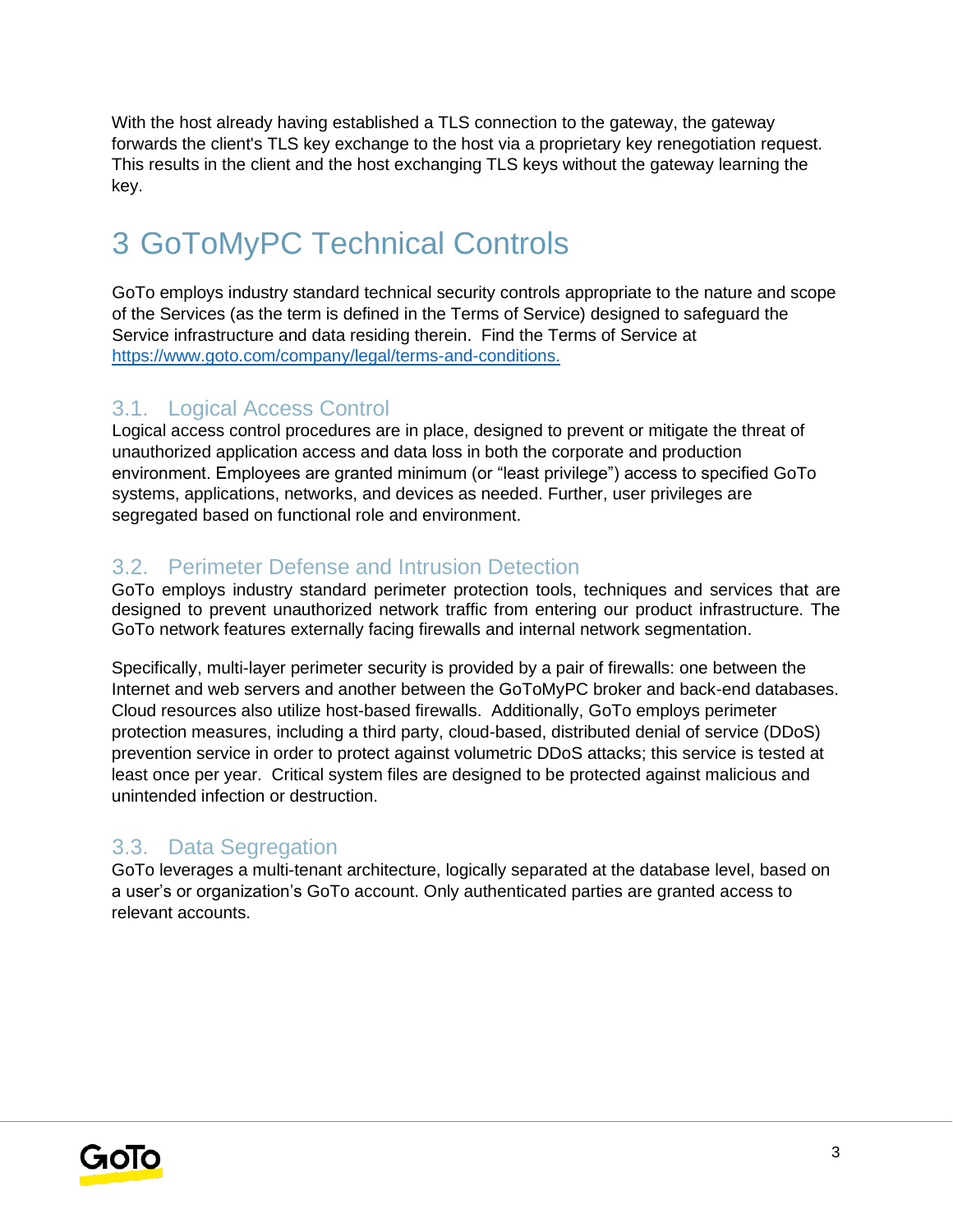#### 3.4. Physical Security

#### **Data Center Physical Security**

GoTo contracts with datacenters to provide physical security and environmental controls for server rooms that house production servers. These controls include:

- Video surveillance and recording
- Multi-factor authentication to highly sensitive areas
- Heating, ventilation and air conditioning temperature control
- Fire suppression and smoke detectors
- Uninterruptible power supply (UPS)
- Raised floors or comprehensive cable management
- Continuous monitoring and alerting
- Protections against common natural and man-made disasters, as required by the geography and location of the relevant datacenter
- Scheduled maintenance and validation of all critical security and environmental controls

GoTo limits physical access to production data centers to authorized individuals only. Access to an on-premise server room or third-party hosting facility requires the submission of a request through the relevant ticketing system and approval by the appropriate manager, as well as review and approval by Technical Operations. GoTo management reviews physical access logs to data centers and server rooms on at least a quarterly basis. Additionally, physical access to data centers is removed upon termination of previously authorized personnel.

#### 3.5. Data Backup, Disaster Recovery and Availability

GoToMyPC performs database replication in near-real-time to a secondary site located in a geographically diverse location. Databases are backed up using a rolling incremental backup strategy. In the event of a disaster or total site failure in any one of the multiple active locations, the remaining locations are designed to balance the application load. Disaster recovery related to the system is tested periodically.

#### 3.6. Malware Protection

Malware protection software with audit logging is deployed on all GoToMyPC servers. Alerts indicating potential malicious activity are sent to an appropriate response team.

#### 3.7. Encryption

GoTo maintains a cryptographic standard that aligns with recommendations from industry groups, government publications and other relevant standards groups. The cryptographic standard is periodically reviewed and selected technologies and ciphers may be updated in accordance with the assessed risk and market acceptance of new standards.

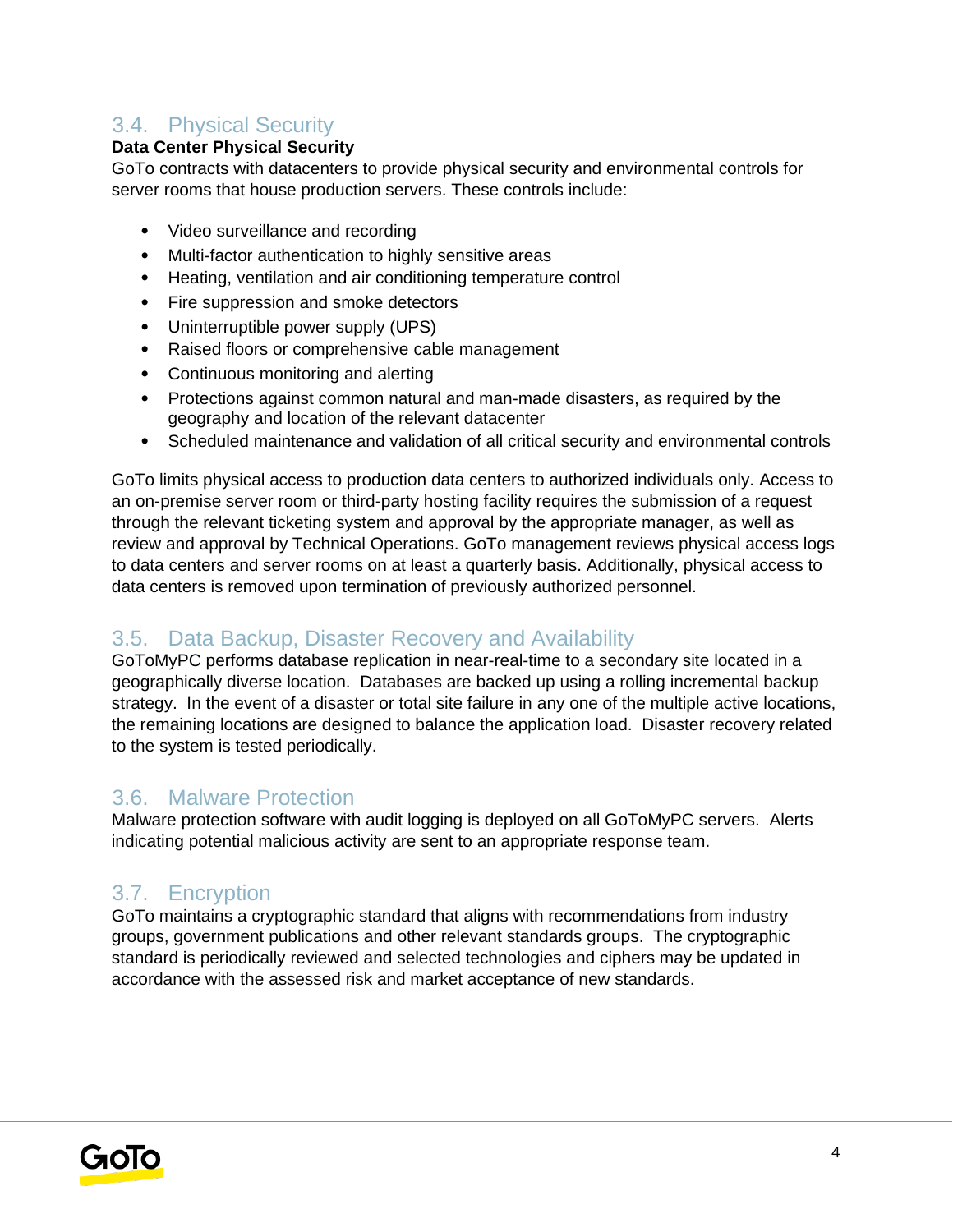#### 3.7.1. In-Transit Encryption

GoToMyPC Corporate has 256-bit Advanced Encryption Standard (AES) encryption built in. All traffic between the GoToMyPC browser client and host computer is highly compressed and encrypted. GoToMyPC generates unique, secret encryption keys for each connection using a fully contributory and mutually authenticated key agreement.

#### 3.8. Vulnerability Management

Internal and external system and network vulnerability scanning is conducted monthly. Dynamic and static application vulnerability and penetration testing activities for targeted environments are also performed periodically. These scanning and testing results are reported into network monitoring tools and, where appropriate, remediation action is taken.

GoTo communicates and manages vulnerabilities by providing monthly reports to development teams and management.

#### 3.9. Logging and Alerting

GoTo collects identified anomalous or suspicious traffic into relevant security logs in applicable production systems.

### 4 Organizational Controls

GoTo maintains a comprehensive set of organizational and administrative controls in order to protect the security and privacy posture of GoToMyPC.

#### 4.1. Security Policies and Procedures

GoTo maintains a comprehensive set of security policies and procedures aligned with business goals, compliance programs, and overall corporate governance. These policies and procedures are periodically reviewed and updated as necessary to ensure ongoing compliance.

#### 4.2. Standards Compliance

GoTo complies with applicable legal, financial, data privacy, and regulatory requirements, and maintains compliance with the following certifications and external audit reports:

- TRUSTe Enterprise Privacy & Data Governance Practices Certification to address operational privacy and data protection controls that are aligned with key privacy laws and recognized privacy frameworks. To learn more, please visit ou[r](https://blog.logmeininc.com/logmein-furthers-commitment-to-data-privacy-with-truste-enterprise-privacy-certification-seal/?lang=en) [blog post](https://www.goto.com/blog/logmein-furthers-commitment-to-data-privacy-with-truste-enterprise-privacy-certification-seal)[.](https://blog.logmeininc.com/logmein-furthers-commitment-to-data-privacy-with-truste-enterprise-privacy-certification-seal/?lang=en)
- American Institute of Certified Public Accountants' (AICPA) Service Organization Control (SOC) 2 Type 2 attestation report
- American Institute of Certified Public Accountants (AICPA) Service Organization Control (SOC) 3 Type II attestation report
- Payment Card Industry Data Security Standard (PCI DSS) compliance for GoTo's eCommerce and payment environments

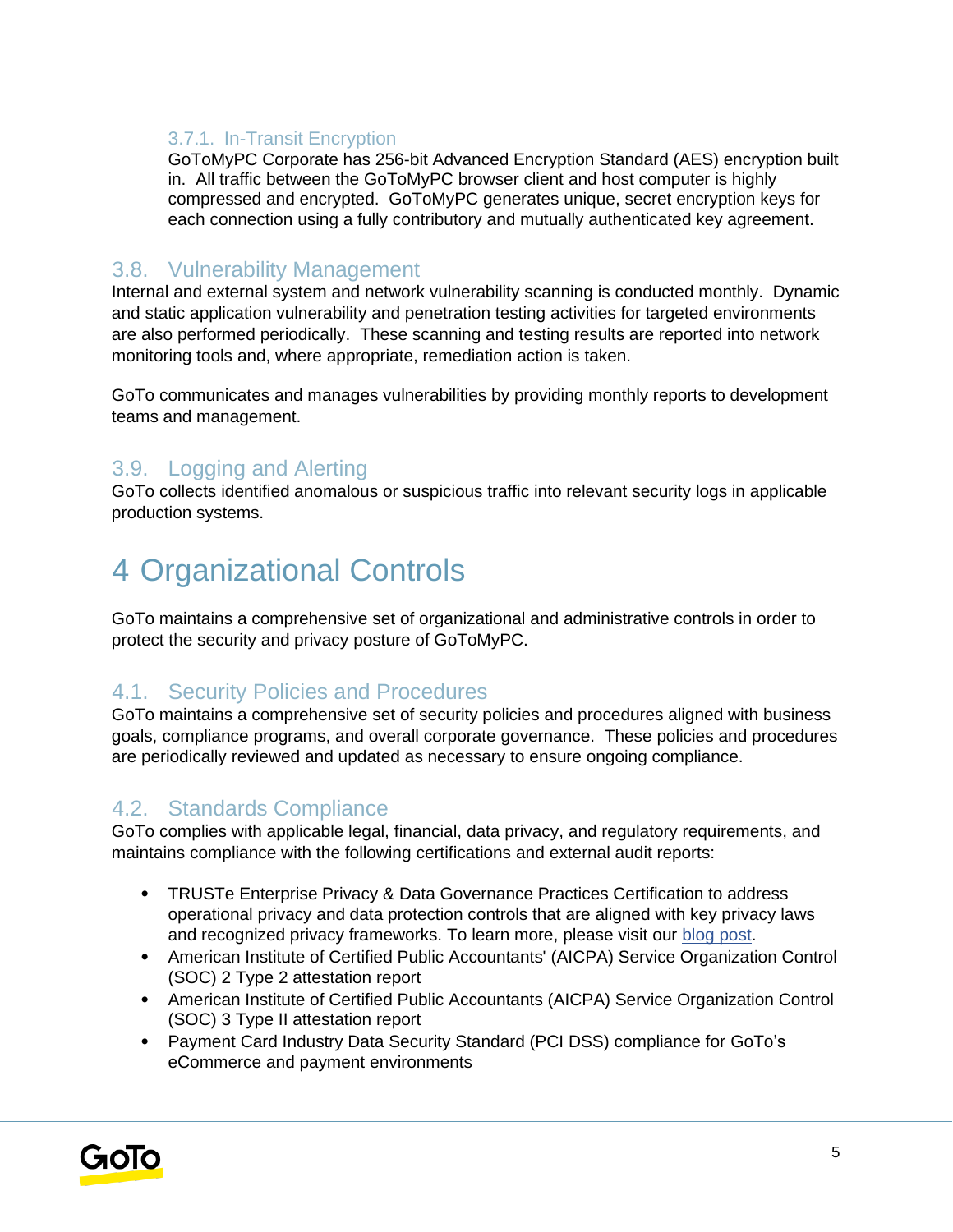• Internal controls assessment as required under a Public Company Accounting Oversight Board (PCAOB) annual financial statements audit

#### 4.3. Security Operations and Incident Management

GoTo's Security Operations Center (SOC) is staffed by the Security Operations team and is responsible for detecting and responding to security events. The SOC uses security sensors and analysis systems to identify potential issues and has developed an Incident Response Plan that dictates appropriate responses.

The Incident Response Plan is aligned with GoTo's critical communication processes, the Information Security Incident Management Policy, as well as associated standard operating procedures. It is designed to manage, identify and resolve potential security events across its systems and services, including GoToMyPC. Per the Incident Response Plan, technical personnel are in place to identify potential information security-related events and vulnerabilities and to escalate any suspected or confirmed events to management. Employees can report security incidents via email, phone and ticket, according to the process documented on the GoTo intranet site. All identified or suspected events are documented and escalated via standardized event tickets and triaged based upon criticality.

#### 4.4. Application Security

GoTo's application security program is based on the Microsoft Security Development Lifecycle (SDL) to secure product code. The core elements of this program are manual code reviews, threat modeling, static code analysis, dynamic analysis, and system hardening.

#### 4.5. Personnel Security

Background checks, to the extent permitted by applicable law and as appropriate for the position, are performed globally on new employees prior to the date of hire. Results are maintained within an employee's job record. Background check criteria will vary depending upon the laws, job responsibility and leadership level of the potential employee and are subject to the common and acceptable practices of the applicable country.

#### 4.6. Security Awareness and Training Programs

New hires are informed of security policies and the GoTo Code of Conduct and Business Ethics at orientation. This mandatory annual security and privacy training is provided to relevant personnel and managed by Talent Development with support from the Security Team.

GoTo employees and temporary workers are informed regularly about security and privacy guidelines, procedures, policies and standards through various mediums including new hire onboarding kits, awareness campaigns, webinars with the CISO, a security champion program and the display of posters and other collateral, rotated at least bi-annually, that illustrate methods for securing data, devices, and facilities.

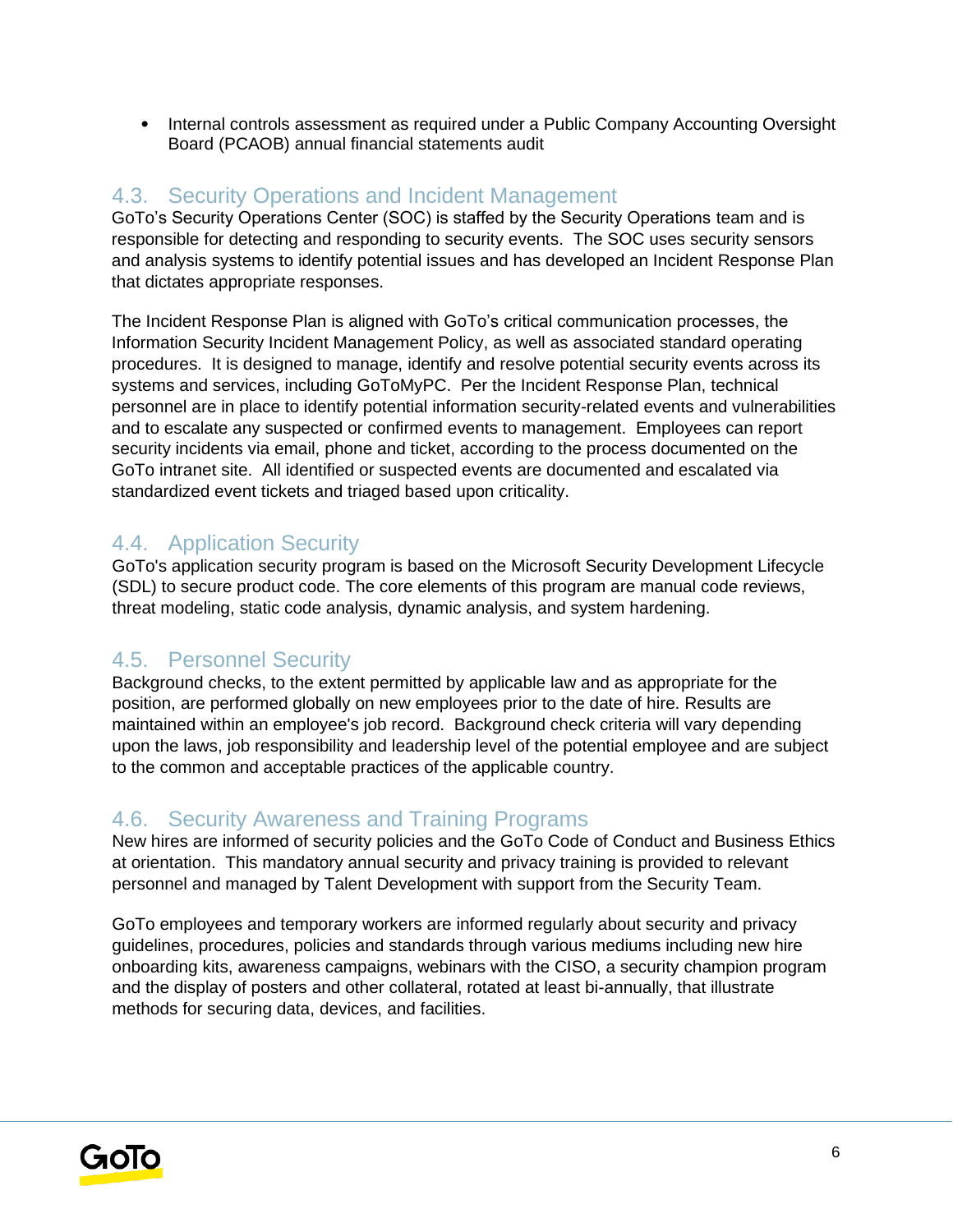## 5 Privacy Practices

GoTo takes the privacy of its Customers, the subscribers to the GoTo Services, and end users very seriously and is committed to disclosing relevant data handling and management practices in an open and transparent manner.

#### 5.1. GDPR

The General Data Protection Regulation (GDPR) is a European Union (EU) law on data protection and privacy for individuals within the European Union. GDPR aims primarily to give control to its citizens and residents over their personal data and to simplify the regulatory environment across the EU. GoToMyPC is compliant with the applicable provisions of GDPR. For more information, please visit [https://www.goto.com/company/trust/privacy.](https://www.goto.com/company/trust/privacy)

#### 5.2. CCPA

GoTo hereby represents and warrants that it is in compliance with the California Consumer Privacy Act (CCPA). For more information, please visit [https://www.goto.com/company/trust/privacy.](https://www.goto.com/company/trust/privacy)

#### 5.3. Data Protection and Privacy Policy

GoTo is pleased to offer a comprehensive, global [Data Processing Addendum](https://www.goto.com/company/legal) (DPA), available in [English](https://www.docusign.net/Member/PowerFormSigning.aspx?PowerFormId=87db4c61-3929-4ccb-ab58-b202e064c4a1) [a](https://www.docusign.net/Member/PowerFormSigning.aspx?PowerFormId=87db4c61-3929-4ccb-ab58-b202e064c4a1)nd [German,](https://www.docusign.net/Member/PowerFormSigning.aspx?PowerFormId=29541afa-3cf0-4d7c-90f8-e971a0866b8e&env=na1) to meet the requirements of the GDPR, CCPA, and beyond and which governs GoTo's processing of Personal Data.

Specifically, our DPA incorporates several GDPR-focused data privacy protections, including: (a) data processing details, sub-processor disclosures, etc. as required under Article 28; (b) EU Standard Contractual Clauses (also known as the EU Model Clauses); and (c) inclusion of GoTo's technical and organizational measures. Additionally, to account for CCPA coming into force, we have updated our global DPA to include: (a) revised definitions which are mapped to CCPA; (b) access and deletion rights; and (c) warranties that GoTo will not sell our users' 'personal information.'

For visitors to our webpages, GoTo discloses the types of information it collects and uses to provide, maintain, enhance, and secure its Services in its **Privacy Policy** on the public website. The company may, from time to time, update the Privacy Policy to reflect changes to its information practices and/or changes in applicable law, but will provide notice on its website for any material changes prior to any such change taking effect.

#### 5.4. Transfer Frameworks

GoTo has a robust global data protection program which takes into account applicable law and supports lawful international transfers under the following frameworks:

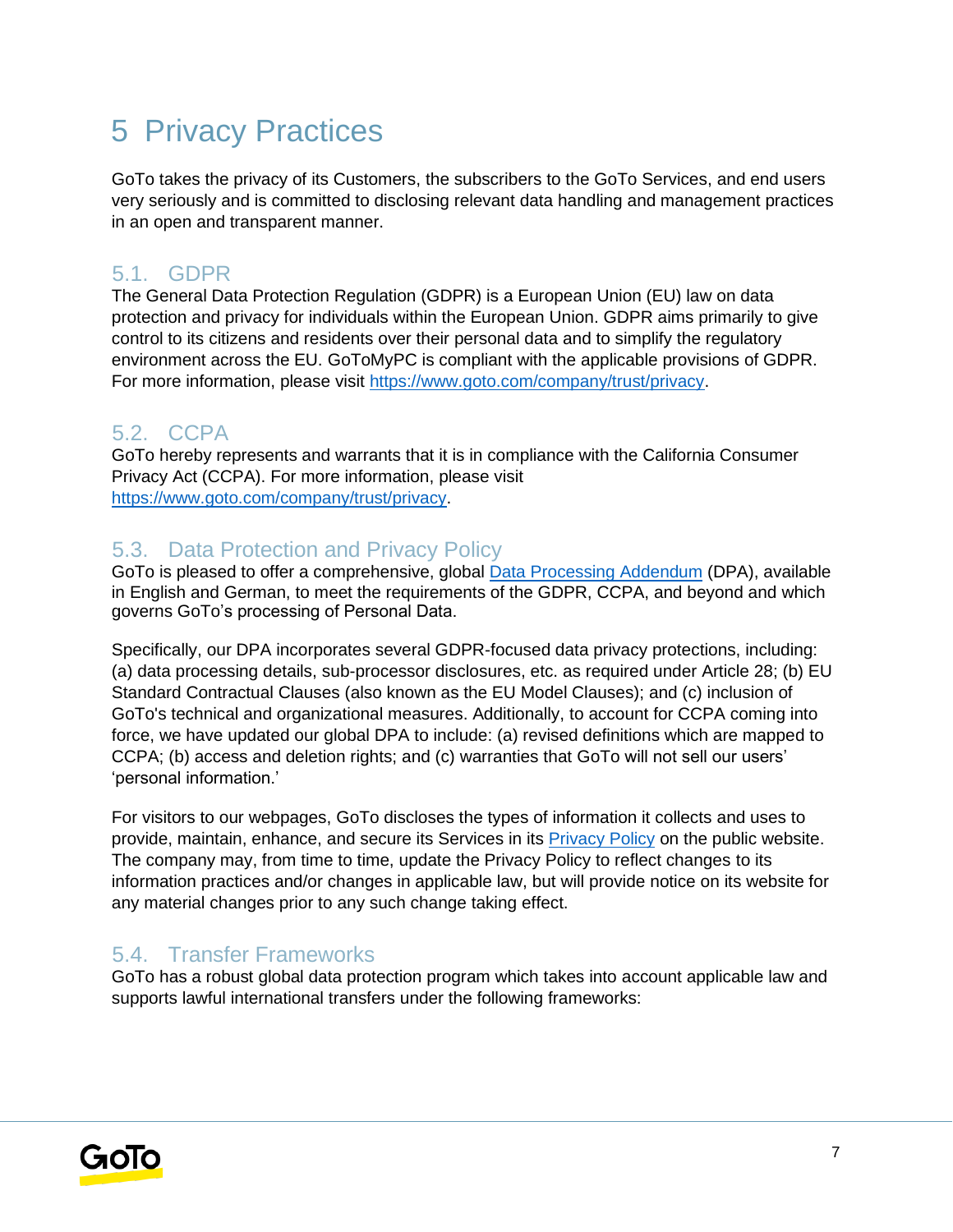#### 5.4.1. Standard Contractual Clauses

The Standard Contractual Clauses (or "SCCs") are standardized contractual terms, recognized and adopted by the European Commission, whose primary purpose are to ensure that any personal data leaving the European Economic Area ("EEA") will be transferred in compliance with EU data-protection law. GoTo has invested in a worldclass data privacy program designed to meet the exacting requirements of the SCCs for the transfer of personal data. GoTo offers customers SCCs, sometimes referred to as EU Model Clauses, that make specific guarantees around transfers of personal data for in-scope GoTo services as part of its global DPA. Execution of the SCCs helps ensure that GoTo customers can freely move data from the EEA to the rest of the world.

#### Supplemental Measures

In addition to the measures specified in these TOMs, GoTo has created the following [FAQ](https://logmeincdn.azureedge.net/legal/international-data-transfers-faq.pdf) designed to outline its supplemental measures utilized to support lawful transfers under Chapter 5 of the GDPR and address and guide any "case-by-case" analyses recommended by the European Court of Justice in conjunction with the SCCs.

#### 5.4.2. APEC CBPR and PRP Certifications

GoTo has additionally obtained Asia-Pacific Economic Cooperation ("APEC") Cross-Border Privacy Rules ("CBPR") and Privacy Recognition for Processors ("PRP") certifications. The APEC CBPR and PRP frameworks are the first data regulation frameworks approved for the transfer of personal data across APEC-member countries and were obtained and independently validated through TrustArc, an APEC-approved third-party leader in data protection compliance.

#### 5.5. Return and Deletion of Customer Content

At any time, GoToMyPC Customers may request the return or deletion of their Content through standardized interfaces. If these interfaces are not available or GoTo is otherwise unable to complete the request, GoTo will make a commercially reasonable effort to support the Customer, subject to technical feasibility, in the retrieval or deletion of their Content.

Customer Content will be deleted within thirty (30) days of the Customer's request. Additionally, Customer's GoToMyPC Content shall automatically be deleted within ninety (90) days after the expiration or termination of their final subscription term. Upon written request, GoTo will certify to such Content deletion.

#### 5.6. Sensitive Data

While GoTo aims to protect all Customer Content, regulatory and contractual limitations require us to restrict the use of GoToMyPC for certain types of information. Unless Customer has received written permission from GoTo, the following data must not be uploaded, generated, or input to GoToMyPC:

• Government-issued identification numbers and images of identification documents.